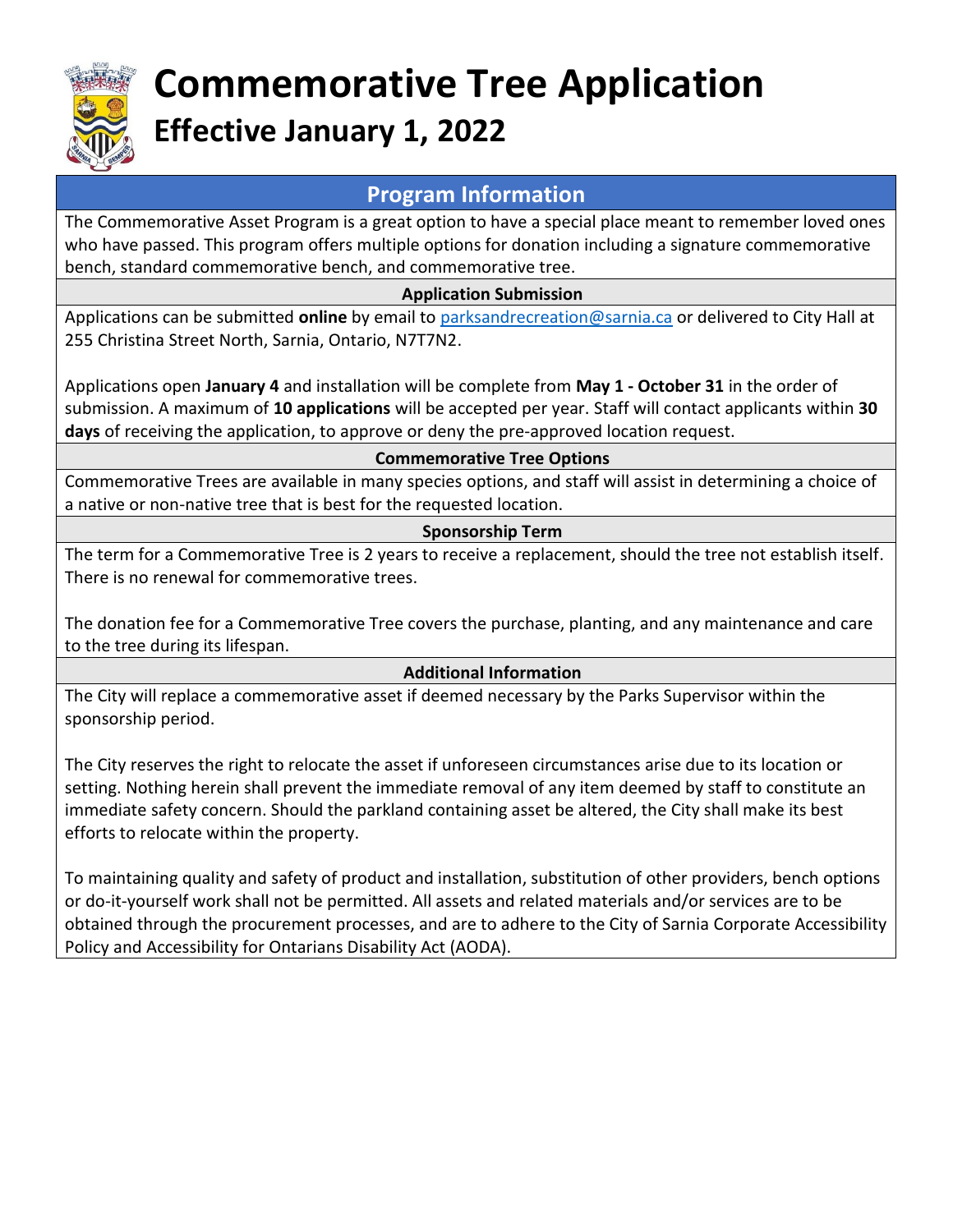| A. Applicant & Memorial Information |                  |                                         |                            |
|-------------------------------------|------------------|-----------------------------------------|----------------------------|
| Name (First and Last)               |                  |                                         |                            |
|                                     |                  |                                         |                            |
| Address (Number and Street)         |                  |                                         | Unit/Suite (If Applicable) |
|                                     |                  |                                         |                            |
| City/Town                           |                  | Province                                | Postal Code                |
|                                     |                  |                                         |                            |
| <b>Phone Number</b>                 | Alternate Number | <b>Email Address</b>                    |                            |
|                                     |                  |                                         |                            |
| Loved Ones Name                     |                  | <b>Relation to Applicant (Optional)</b> |                            |
|                                     |                  |                                         |                            |

| <b>B. Secondary Contact Information</b> |                  |                                         |
|-----------------------------------------|------------------|-----------------------------------------|
| Name (First and Last)                   |                  |                                         |
|                                         |                  |                                         |
| <b>Phone Number</b>                     | Alternate Number |                                         |
| <b>Email Address</b>                    |                  | <b>Relation to Applicant (Optional)</b> |

| <b>C. Application Type</b>           |                       |
|--------------------------------------|-----------------------|
| <b>Commemorative Items Available</b> | <b>Applicable Fee</b> |
| Commemorative Tree (No Plaque)       | \$305.00              |

## **D. Location Request**

**Primary Pre-Approved Location Asset ID Number**

**Secondary Pre-Approved Location Asset ID Number**

**IMPORTANT**: Location requests are **not guaranteed**, staff will work with applicants to determine a suitable location within the review process. Pre-Approved locations can be found online at [https://www.sarnia.ca/play/commemorative-asset/.](https://www.sarnia.ca/play/commemorative-asset/) Applicants can **attach photos** of the preferred location to assist and streamline the application and review process.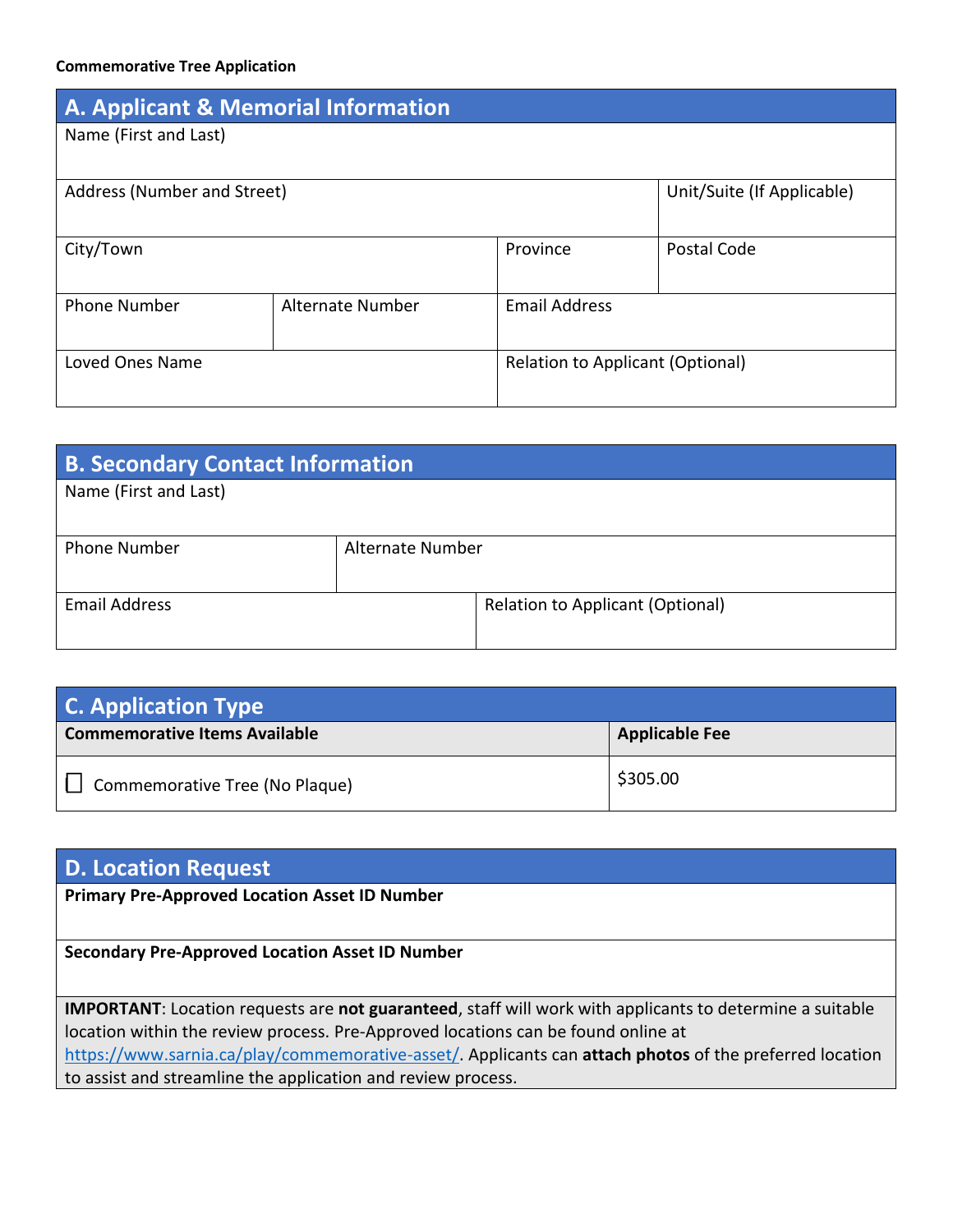#### **Commemorative Tree Application**

| <b>F. Payment Information</b>                                                                          |                            |  |
|--------------------------------------------------------------------------------------------------------|----------------------------|--|
| <b>Payment Method</b>                                                                                  | <b>Where to Pay</b>        |  |
| Cheque payments can be dropped off to City Hall through the                                            | 255 Christina Street North |  |
| outside dropbox (beside the Christina St. entrance), or in-person                                      | Sarnia, ON                 |  |
| to Customer Service on the first floor.                                                                | <b>N7T7N2</b>              |  |
| <b>IMPORTANT:</b> Payments can be made online through the Donation Gifttool portal, or via cheque made |                            |  |
| payable to the City of Sarnia and noted in the memo portion as a "Memorial Tree - year." Payments are  |                            |  |
| processed as donations towards the Commemorative item and are the property of the City of Sarnia.      |                            |  |
| *Please keep any receipts for your own records should they be required for proof of payment.           |                            |  |

| Please indicate how you intend to pay for the Commemorative Item. | Online Payment     |
|-------------------------------------------------------------------|--------------------|
|                                                                   | Dropped-off Cheque |
| Please indicate if you will require a Donation Receipt.           | Yes                |
|                                                                   | <b>No</b>          |

| <b>G. Declaration of Applicant</b>                                                                                                                                                                             |                                                        |                                                                                |               |
|----------------------------------------------------------------------------------------------------------------------------------------------------------------------------------------------------------------|--------------------------------------------------------|--------------------------------------------------------------------------------|---------------|
|                                                                                                                                                                                                                | agree with the Terms/Conditions of the current Policy. | Please confirm you have read and understand the Commemorative Asset Policy and | Yes, I Agree  |
|                                                                                                                                                                                                                |                                                        | (Print/Type Name)                                                              | declare that: |
| 1. The information contained in this application is true to the best of my knowledge.<br>I have read and understand the Commemorative Asset Policy and agree with the Terms/Conditions<br>2.<br>of the policy. |                                                        |                                                                                |               |
|                                                                                                                                                                                                                | (Date)                                                 | (Signature of Applicant)                                                       |               |

| <b>Office Use Only</b>    |                             |
|---------------------------|-----------------------------|
| <b>Application Number</b> | <b>Application Received</b> |
|                           |                             |
|                           |                             |
|                           |                             |
|                           |                             |
|                           |                             |
|                           |                             |